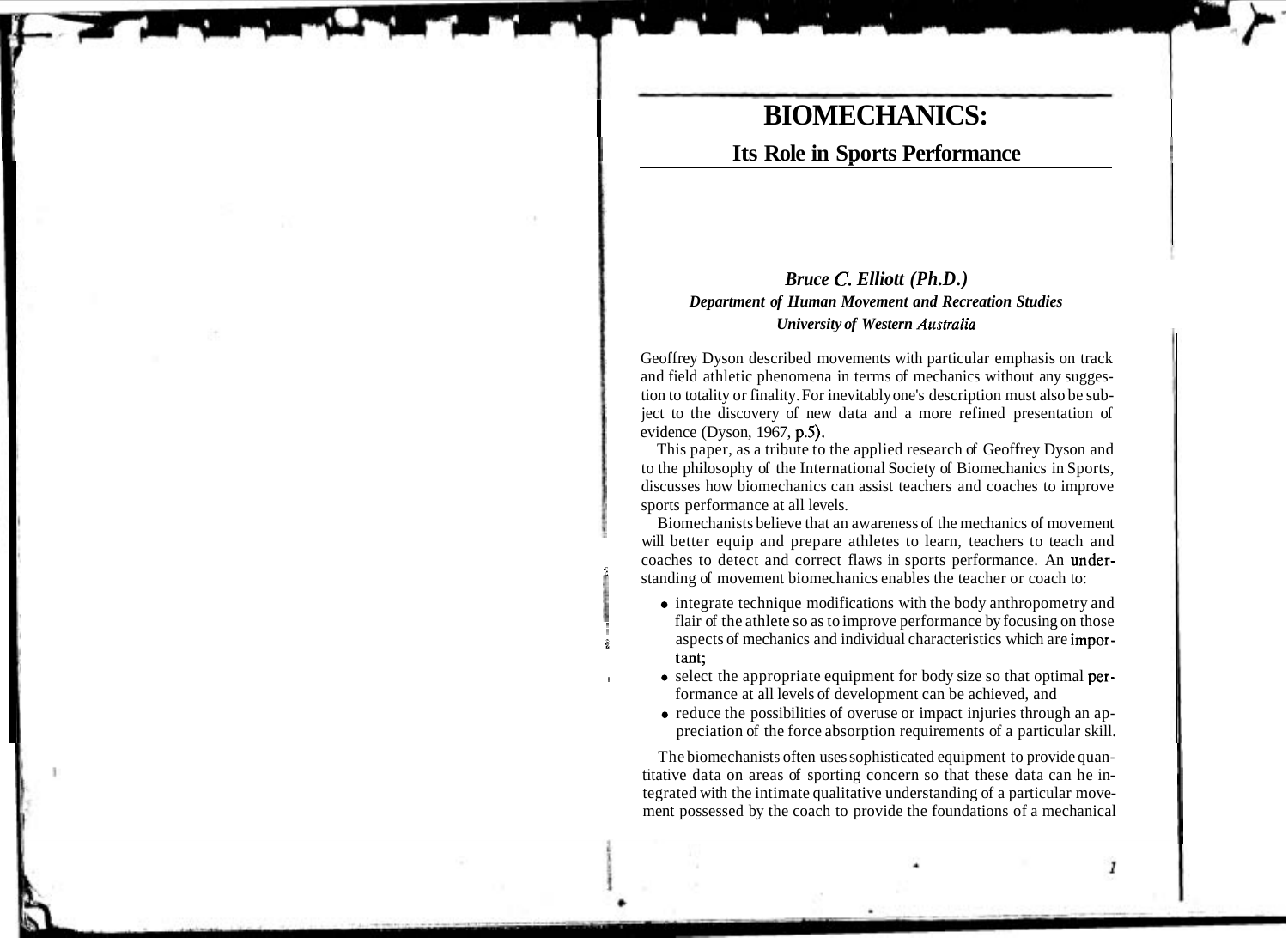base to a specific movement. This blending of the science provided by the biomechanist and the art of a particular skill provided by the coach will only occur if data are presented on topics perceived by coaches as important for sports performance. This should not stop biomechanists researching sporting movement on a theoretical level, providing that the implications of such research are presented not only to the academic community but translated into coaching parlance. Too often excellent sports research published in refereed journals is not re-presented in a modified format for teachers and coaches. The many technique errors in the coaching literature bear testimony to the fact that research data either have not been made available or have been misunderstood by coaches. Editors of applied journals must accept some responsibility for this lack of information, as they are often reticent to publish any material of a socalled "theoretical nature".

Armed with an understanding of the biomechanical basis of a particular skill and the ability to evaluate the skill being performed the coach can make the appropriate technique modifications and select the equipment that will allow the development of performance with a minimal risk of injury. The manner that biomechanical data can assist the teacher/coach to establish the correct mechanics for selected sporting skills will now be discussed.

### 1. TECHNIQUE

Technique analysis and development are the major concern of the sport biomechanist. The first step in understanding a particular sporting activity is to obtain a quantitative descriptive analysis of that movement. Descriptive biomechanics of activities that have not previously been analysed or have been analysed using outdated techniques are still essential. The majority of research today, however, should also address the issue of the underlying forces and torques that cause a particular movement. Computer simulation, where a mathematical representation of the body is formed such that the effect of changing a certain aspect of its structure or motion can be determined, or optimization, where a criterion such as the minimum energy requirement for a given activity dictates movement patterns for a given athlete, may also be used to assist coaches to modify technique. Examples of each of these approaches have been included.

### <sup>I</sup>A. DESCRIPTIVE ANALYSIS

A number of descriptive studies that have been of benefit not only to other biomechanists, but also to coaches, are reviewed. Biomechanical research on elite pitching actions have clearly shown that the curveball is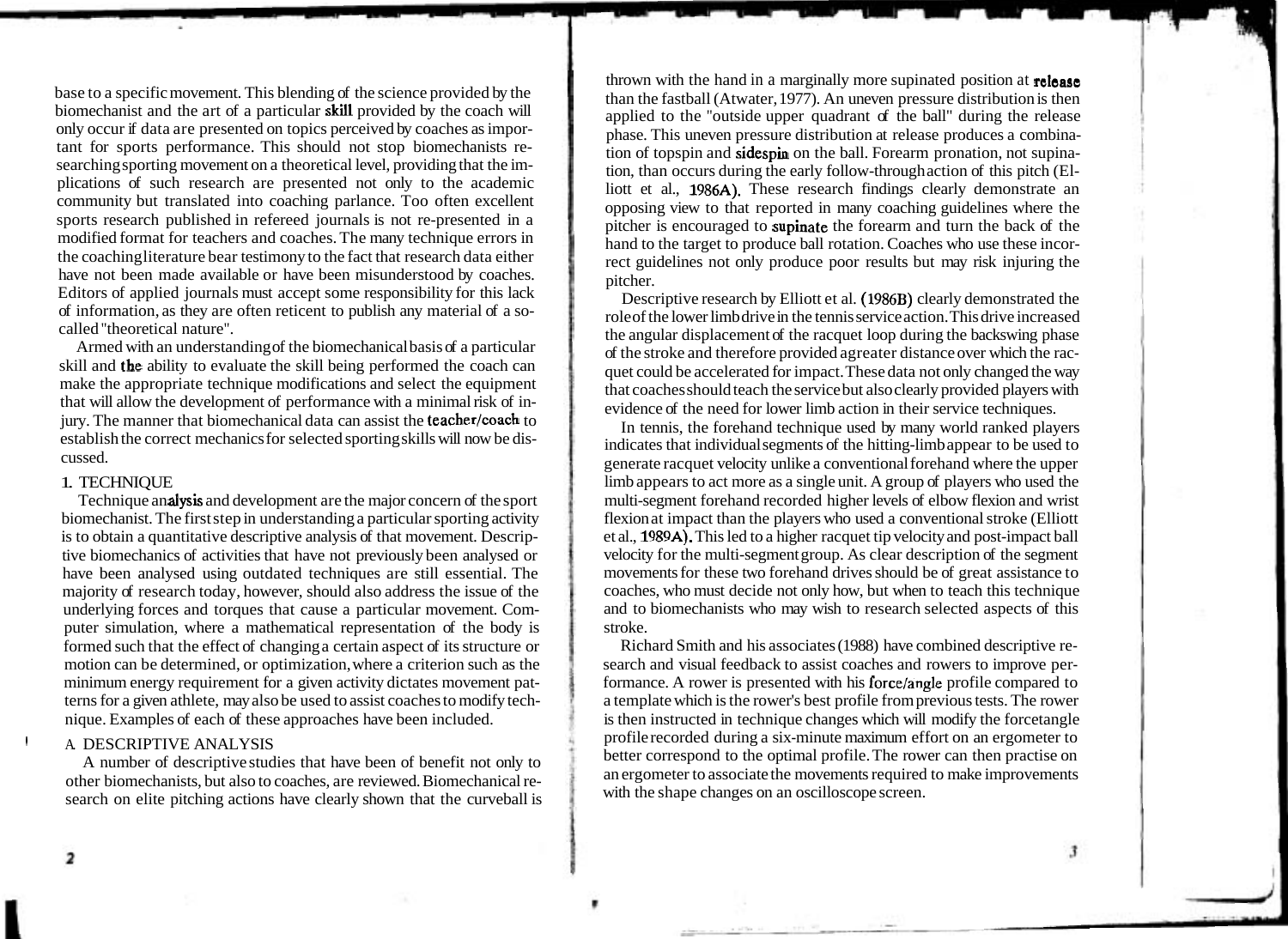thrown with the hand In a marginally more supinated position at release than the fastball (Atwater,  $1977$ ). An uneven pressure distribution is then applied **to** the "oulsido upper quadrant **of** the ball" during the release phase. This uneven pressure distribution at release produces a combination of topspin and sidespin on the ball. Forearm pronation, not supination, than occurs during the early follow-through action of this pitch (Elliott et al., 1986A). These research findings clearly demonstrate an opposing view to that reported in many coaching guidelines where the pitcher is encouraged to supinate the forearm and turn the back of the hand to the target to produce ball rotation. Coaches who use these incorrect guidelines not only produce poor results but may risk injuring the pitcher.

Descriptive research by Elliott et al. (1986B) clearly demonstrated the role of the lower limb drive in the tennis service action. This drive increased the angular displacement of the racquet loop during the backswing phase of the stroke and therefore provided agreater distance over which the racquet could be accelerated for impact. These data not only changed the way that coaches should teach the service but also clearly provided players with evidence of the need for lower limb action in their service techniques.

In tennis, the forehand technique used by many world ranked players indicates that individual segments of the hitting-limb appear to be used to generate racquet velocity unlike a conventional forehand where the upper limb appears to act more as a single unit. A group of players who used the multi-segment forehand recorded higher levels of elbow flexion and wrist flexion at impact than the players who used a conventional stroke (Elliott et al., 1989A). This led to a higher racquet tip velocity and post-impact ball velocity for the multi-segment group. As clear description of the segment movements for these two forehand drives should be of great assistance to coaches, who must decide not only how, but when to teach this technique and to biomechanists who may wish to research selected aspects of this stroke.

Richard Smith and his associates (1988) have combined descriptive research and visual feedback to assist coaches and rowers to improve performance. A rower is presented with his forcelangle profile compared to a template which is the rower's best profile from previous tests. The rower is then instructed in technique changes which will modify the forcelangle profile recorded during a six-minute maximum effort on an ergometer to better correspond to the optimal profile. The rower can then practise on an ergometer to associate the movements required to make improvements with the shape changes on an oscilloscope screen.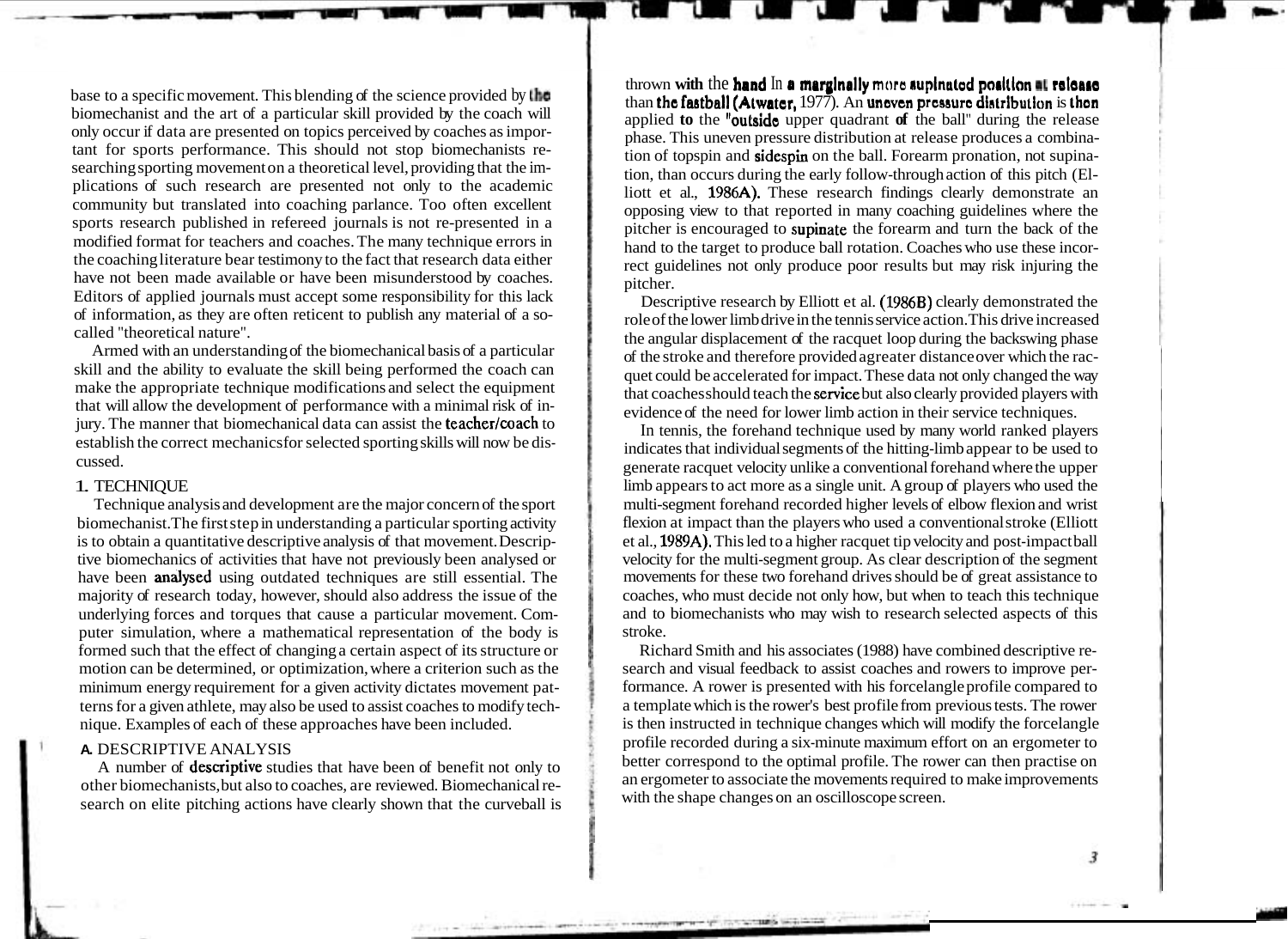Descriptive technique analysis should not therefore **be** a "dirty word" In research but should form an initial stage in the biomechanical analysis of all skills.

#### B. **CAUSAL** ANALYSIS

The cause-effect relationships in movement are the cornerstone of applied research. The issue of whether a skilled baseball pitcher drives toward the plate over a stabilized front limb or drives prior to front limb stabilization has not been adequately addressed in the literature. Earlier descriptive analysis of pitching actions have not helped to clarify this question. Cinematographic and dynamometric data from eight International pitchers (Elliott et al., 1988) showed that mean resultant vertical forces were similar for the three fastest pitchers when compared to the three slowest pitchers, however, the slower group produced the peak resultant force earlier in the action, thus reducing the ability to drive over a stablized front limb. Coaches armed with this knowledge are better able to teach the correct timing of this very complex activity.

Despite the extensive use of the bench press in almost every training regime, there is a paucity of published research directed towards the mechanical understanding of this movement. The studies completed have identified a "sticking point or region" where the lifter experiences apparent difficulty in exerting force against the bar. A cinemeatographic and electromyographic study by Elliott et al. (1989B) on elite powerlifters while bench pressing 80% of maximum, a maximum load and an unsuccessful supra-maximal attempt provided some insight into the "sticking region phenomena". The resultant moment arm of the weight about the elbow axis decreased throughout the initial portion of the ascent of the bar recording a minimum value during the sticking region, and subsequently increased throughout the remainder of the ascent of the bar. The electromyograms showed that the prime mover muscles achieved maximal activation at the commencement of the ascent phase of the lift and maintained this level essentially unchanged throughout the upward movement of the bar. The sticking region therefore did not appear to be caused by an increase in the moment arm of the weight about the shoulder or elbow joints, nor from a minimization of muscular activity during this region. A possible mechanism which envisaged the sticking region as a force reduced transition phase between a strain energy assisted acceleration phase and a mechanically advantageous maximum strength region was postulated. The timing of the pause during the descent and ascent phases of the lift and influence this pause has on utilization of strain energy in the subsequent lift is at present being researched. This research addresses a key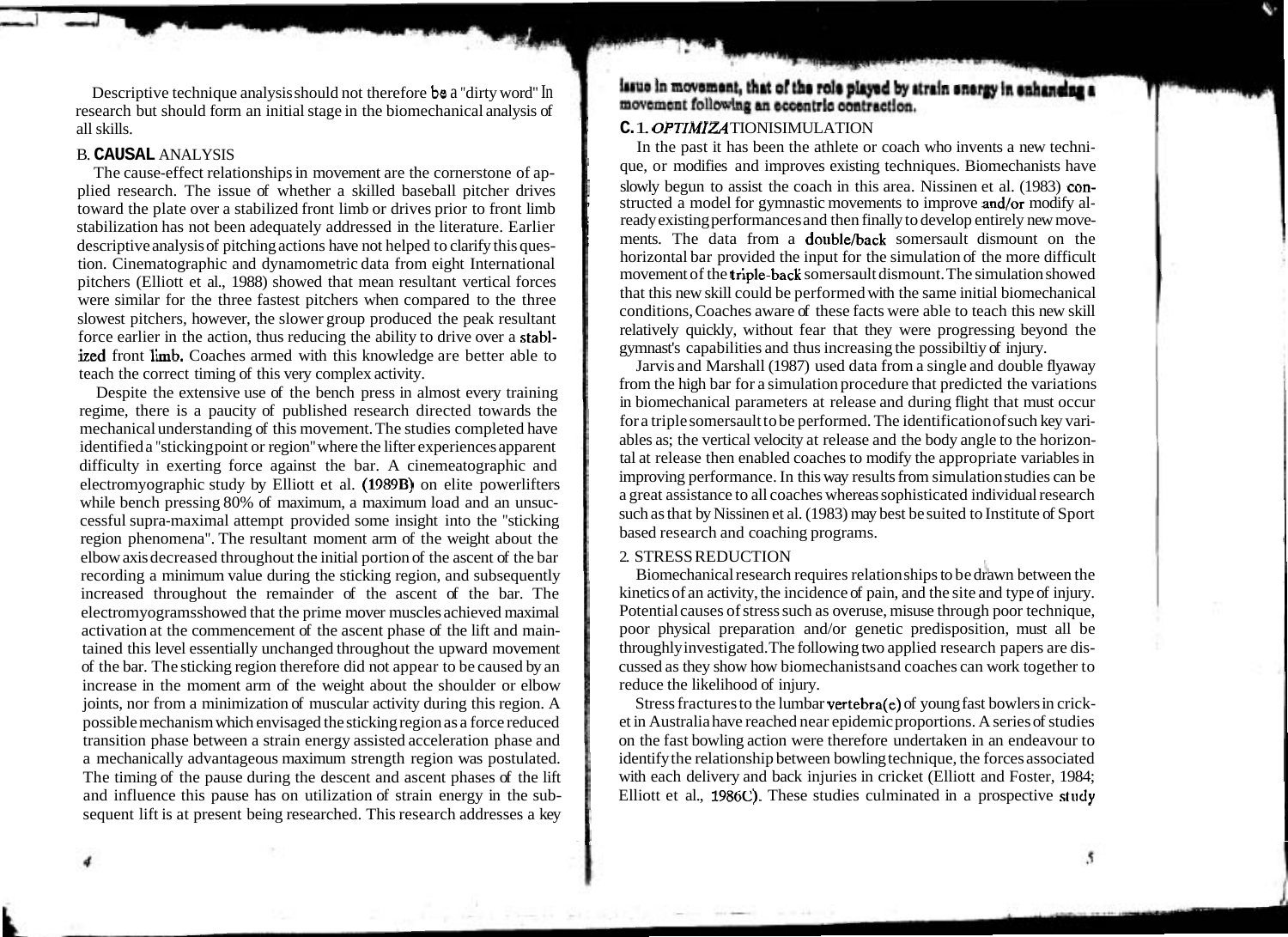## **Issue** In movoment, that of the role played by strain energy in enhancing a movement following an eccentric contraction.

## **C.** 1. *OPTIMIZA TIONISIMULA TION*

In the past it has been the athlete or coach who invents a new technique, or modifies and improves existing techniques. Biomechanists have slowly begun to assist the coach in this area. Nissinen et al. (1983) constructed a model for gymnastic movements to improve and/or modify already existing performances and then finally to develop entirely new movements. The data from a **double/back** somersault dismount on the horizontal bar provided the input for the simulation of the more difficult movement of the triple-back somersault dismount. The simulation showed that this new skill could be performed with the same initial biomechanical conditions. Coaches aware of these facts were able to teach this new skill relatively quickly, without fear that they were progressing beyond the gymnast's capabilities and thus increasing the possibiltiy of injury.

Jarvis and Marshall (1987) used data from a single and double flyaway from the high bar for a simulation procedure that predicted the variations in biomechanical parameters at release and during flight that must occur for a triple somersault to be performed. The identification of such keyvariables as; the vertical velocity at release and the body angle to the horizontal at release then enabled coaches to modify the appropriate variables in improving performance. In this way results from simulation studies can be a great assistance to all coaches whereas sophisticated individual research such as that by Nissinen et al. (1983) may best be suited to Institute of Sport based research and coaching programs.

## *2. STRESS REDUCTION*

Biomechanical research requires relation ships to be drawn between the kinetics of an activity, the incidence of pain, and the site and type of injury. Potential causes of stress such as overuse, misuse through poor technique, poor physical preparation and/or genetic predisposition, must all be throughly investigated. The following two applied research papers are discussed as they show how biomechanists and coaches can work together to reduce the likelihood of injury.

Stress fractures to the lumbar vertebra $(e)$  of young fast bowlers in cricket in Australia have reached near epidemic proportions. A series of studies on the fast bowling action were therefore undertaken in an endeavour to identify the relationship between bowling technique, the forces associated with each delivery and back injuries in cricket (Elliott and Foster, 1984; Elliott et al., 1986C). These studies culminated in a prospective study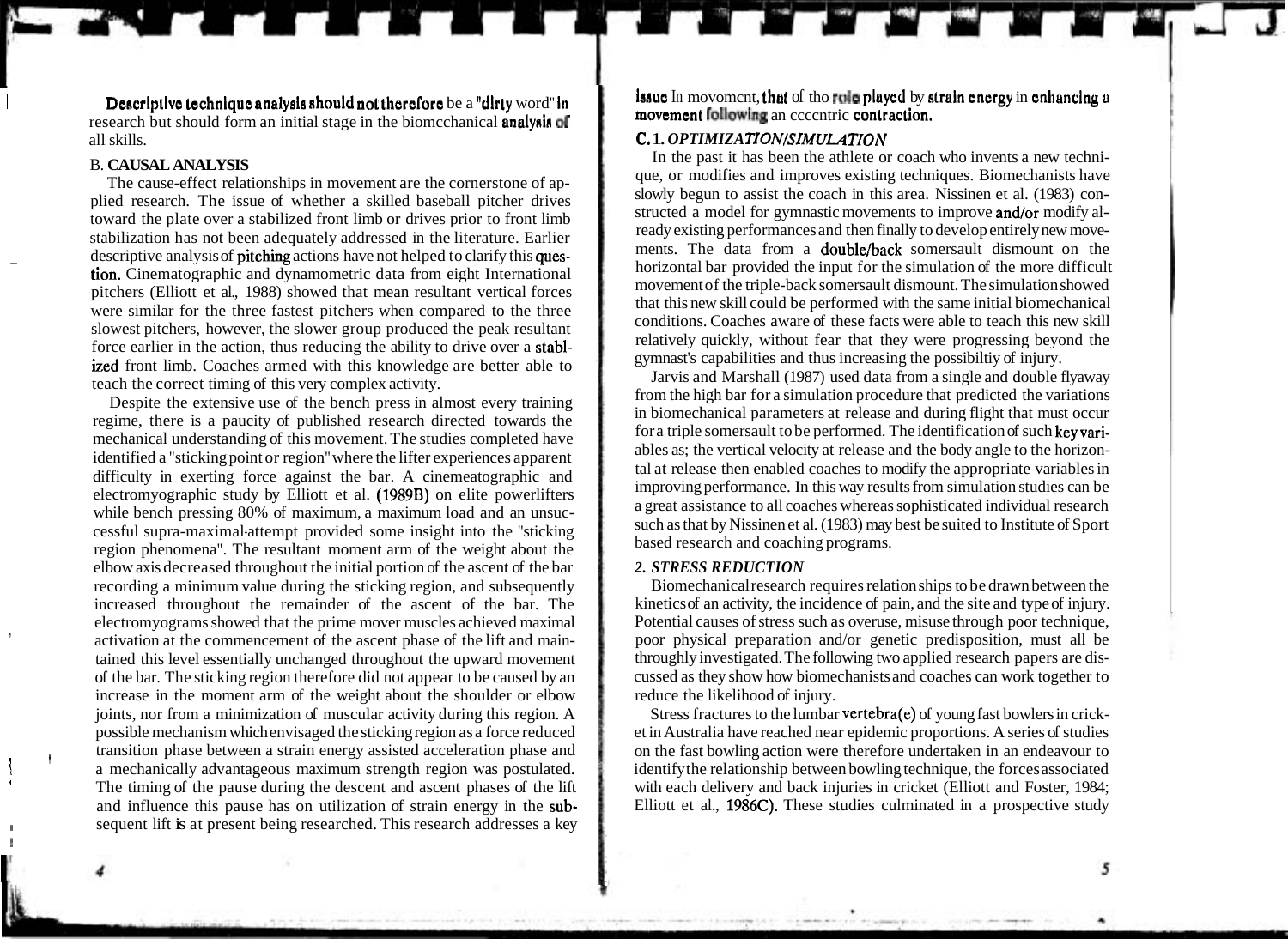where 82 young fast bowlers were tested prior to the season and all cricket related injuries over this season were assessed by asports physician, who used computerised tomography to assist in the diagnosis of spinal injuries (Foster et al., 1989). At the completion of the season players were grouped according to their injury status (Group  $1 \cdot$  bony injury to the vertebra; Group 2 - soft tissue injury to the back that caused the player to miss at least one match and Group 3 - no injuries). Eleven percent of the players from this study sustained a stress fracture, while 27% sustained soft tissue injuries to the back that caused them to miss at least one game. No significant differences in ground reaction forces were recorded between the groups, although mean vertical and horizontal levels at front foot impact of 5.4 BW and -2.7 BW respectively were high. Nineteen of a sample of 32 players (59%), who bowled in excess of the mean number of matches for the group were injured compared to the 38% injury frequency for the total group. Selected biomechanical differences, particularly with reference to shoulder rotation and a hyperextended back position adopted primarily by the injured bowlers were identified. Firm recommendations to coaches advocating the teaching of either a side-on or front-on technique but not a mixture of these two styles along with a sensible approach to the number of overs bowled and an appropriate physical preparation should greatly reduce the likelihood of injury.

Gymnastics, like cricket, is a dynamic sport that is enjoying increasing popularity. Unfortunately, there has been a concomitant increase in injuries with an alarming number affecting the lower extremity, specifically ruptures of the Achilles tendon and anterior cruciate ligament. This suggests the occurrence of excessive anterior/posterior loads which may exceed the performers' musculoskeletal tolerance levels. One aspect of a biomechanical study by Panzer et al. (1987) addressed the issue that these loads may be reduced if the gymnast was permitted to land with flexed knees following a double-back somersault from a roundoff-backhandspring entry. Vertical and horizontal ground reaction force data of approximately 12 BW and -5.8 BW respectively were recorded at impact for an extended limb landing from this skill. The majority of landings for all subjects produced symmetrical loadings on both feet, however, the greatest loads (up to 14.4 BW and -8.8 BW for vertical and horizontal forces respectively) occurred in an asymmetrical, yet reasonably successful  $\mu$  ces respectively) occurred in an asymmetrical, yet reasonably successful<br>performance. Nigg (1977) found that a landing technique which allowed greater knee flexion reduced the vertical load transmitted to the knee and hip joints. Data from Panzer et al. (1987) supported these findings, however, the reduction of approximately 2 BW in both vertical and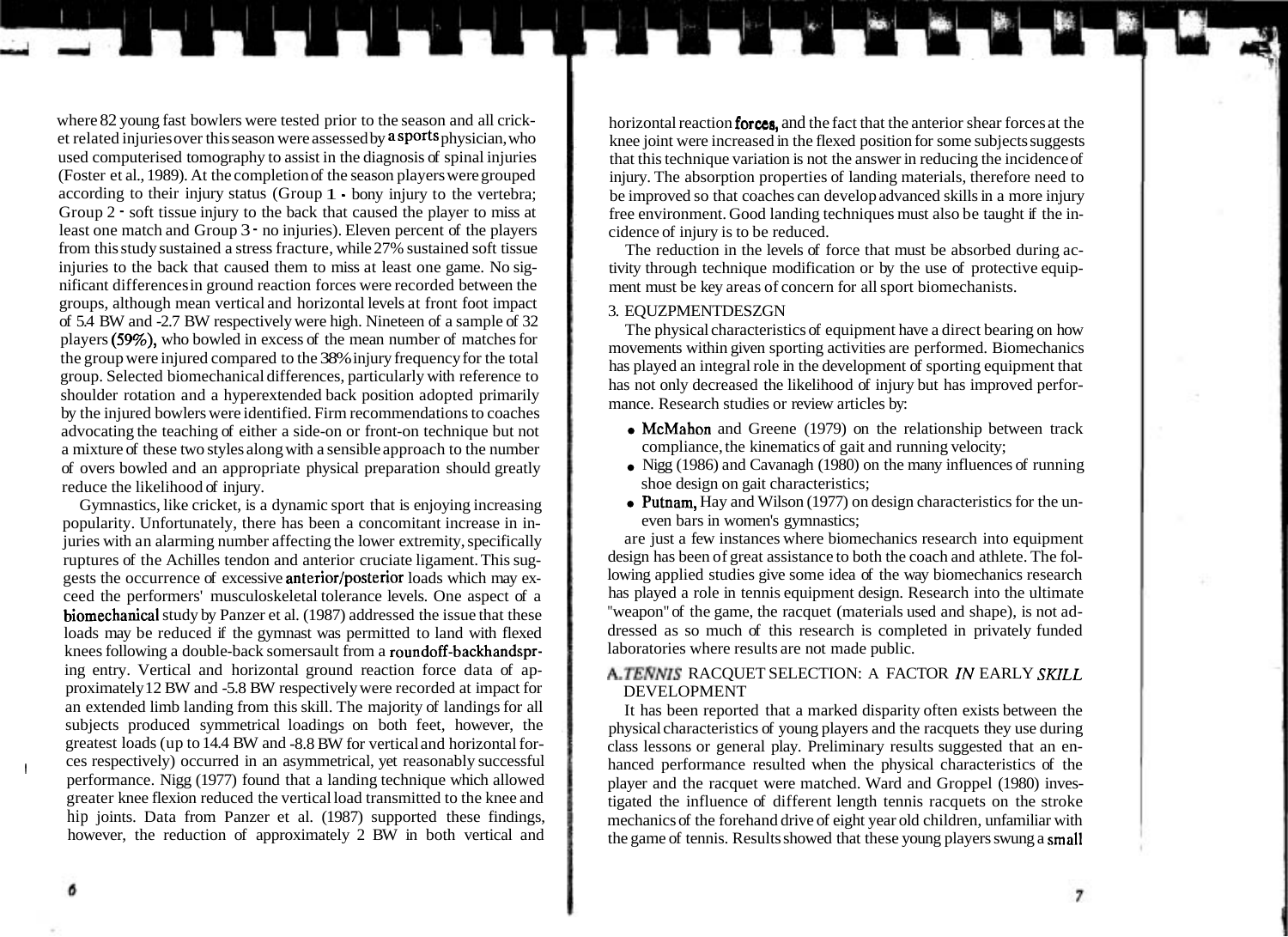**horizontal** reaction forcer, and the fact that the anterior **shear forces** at tho knee joint were increased in the flexed position for some subjects suggests that this technique variation is not the answer in reducing the incidence of injury. The absorption properties of landing materials, therefore need to be improved so that coaches can develop advanced skills in a more injury free environment. Good landing techniques must also be taught **if** the incidence of injury is to be reduced.

The reduction in the levels of force that must be absorbed during activity through technique modification or by the use of protective equipment must be key areas of concern for all sport biomechanists.

## 3. EQUIPMENT DESIGN

The physical characteristics of equipment have a direct bearing on how movements within given sporting activities are performed. Biomechanics has played an integral role in the development of sporting equipment that has not only decreased the likelihood of injury but has improved performance. Research studies or review articles by:

- McMahon and Greene (1979) on the relationship between track compliance, the kinematics of gait and running velocity;
- Nigg (1986) and Cavanagh (1980) on the many influences of running shoe design on gait characteristics;
- Putnam, Hay and Wilson (1977) on design characteristics for the uneven bars in women's gymnastics;

are just a few instances where biomechanics research into equipment design has been of great assistance to both the coach and athlete. The following applied studies give some idea of the way biomechanics research has played a role in tennis equipment design. Research into the ultimate "weapon" of the game, the racquet (materials used and shape), is not addressed as so much of this research is completed in privately funded laboratories where results are not made public.

## A.TENNIS RACQUET SELECTION: A FACTOR IN EARLY SKILL DEVELOPMENT

It has been reported that a marked disparity often exists between the i physical characteristics of young players and the racquets they use during , class lessons or general play. Preliminary results suggested that an enhanced performance resulted when the physical characteristics of the player and the racquet were matched. Ward and Groppel (1980) investigated the influence of different length tennis racquets on the stroke **<sup>i</sup>**mechanics of the forehand drive of eight year old children, unfamiliar with the game of tennis. Results showed that these young players swung a small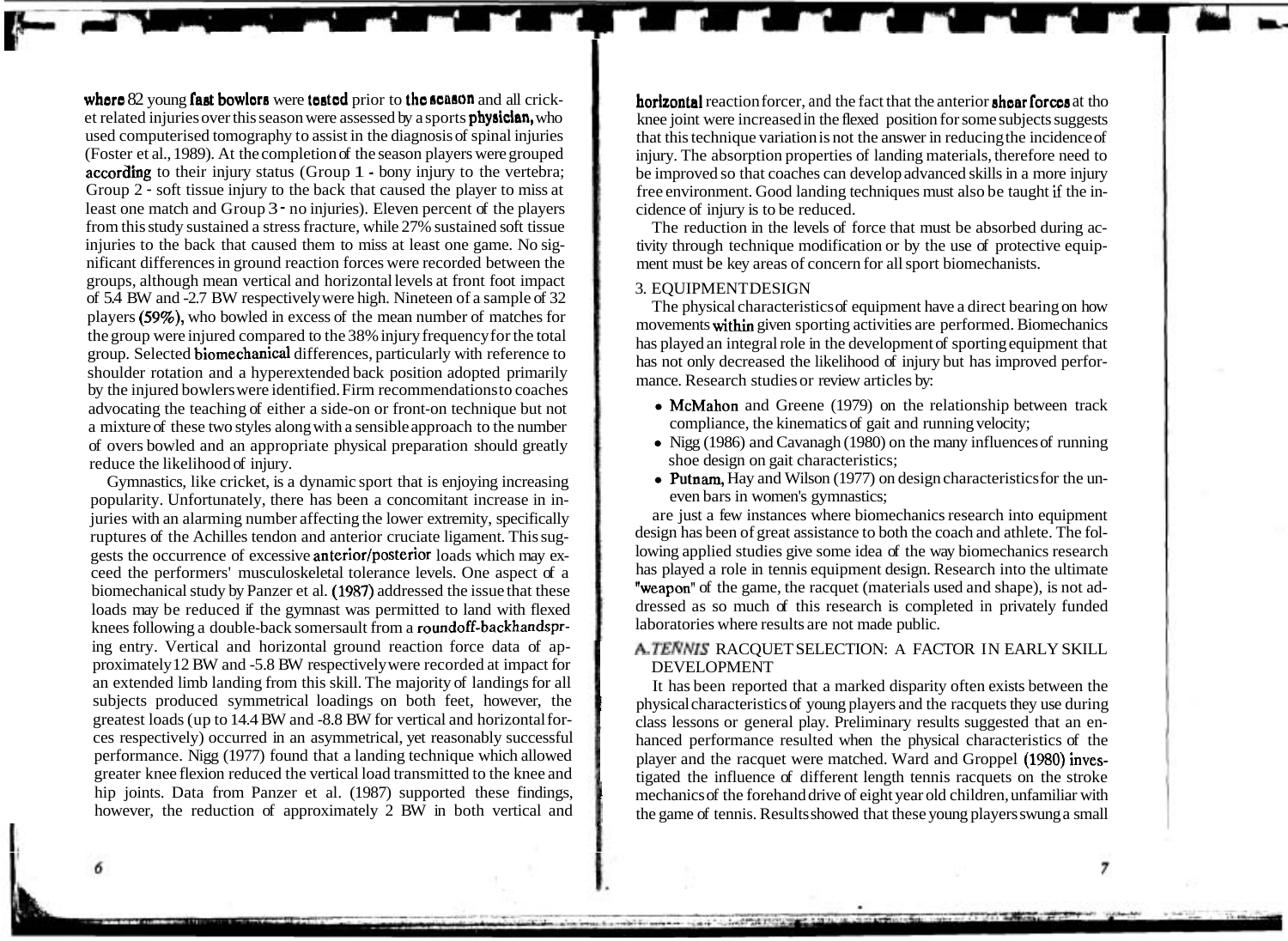racquet(58.4 **crn,** 370 g) with a higher horizontal velocity and less vertical velocity than did subjects using a longer racquet (68.6 cm, 370 g). Some players showed an inability to control the longer racquet (higher moment of inertia) during the forward swing phase of the stroke and all players using the smaller racquet were able to achieve a more vertical racquet face at impact than the players using the longer racquet.

Elliott (1981) further investigated the influence of racquet size on the learning of tennis skills in young children aged between seven and ten years, who had no previous tennis coaching or playing experience. Tennisplaying ability, as measured by the Hewitt revision of the Dyer tennis test, and on-court performance tests showed that those children taught with smaller racquets (61 cm) achieved superior results on almost all tests compared to those taught with a larger racquet (66 cm). Only in the volley tests, where the swing moment of inertia of the racquet was of minor concern to the stroke (mininal backswing) were similar results recorded using the longer racquet.

Both students clearly demonstrated the need for racquet size to be generally related to body size as indicated by age. Neither study, however, totally answers the problem of racquet selection in relation to body size and strength.

#### *B. STRING TWE AND TENSION*

String type, tension, and the interaction of tension and racquet flexibility, have all been researched in an effort to provide greater insight into equipment characteristics. Gut strings have a slight advantage over synthetic strings in their ability to store energy from the incoming ball and then return this energy to the ball (Plagenhoef, 1970; Groppel, 1983; Ellis et al., 1978). Pouzzner (1969) and Brody (1985) concluded that gut was more resilient than nylon. The small difference in the rebound coefficient is affected by this resilience and by the rougher texture of the gut which reduces string movement when compared with the synthetic material, and thus less energy is probably dissipated through friction.

The question that has often been posed to relate string tension and rebound coefficients (velocity of the ball post-impact compared to pre-impact) is whether to string one's racquet tighter for more control or for more power. Bosworth (1981), an acknowledged authority on the interaction of <sup>1</sup>rebound coefficients and string tension, and racquet flexibility proposed the following guidelines.

(1) String the racquet at the upper end of the manufacturer's tension range for control and at or below the lower end of the range for power.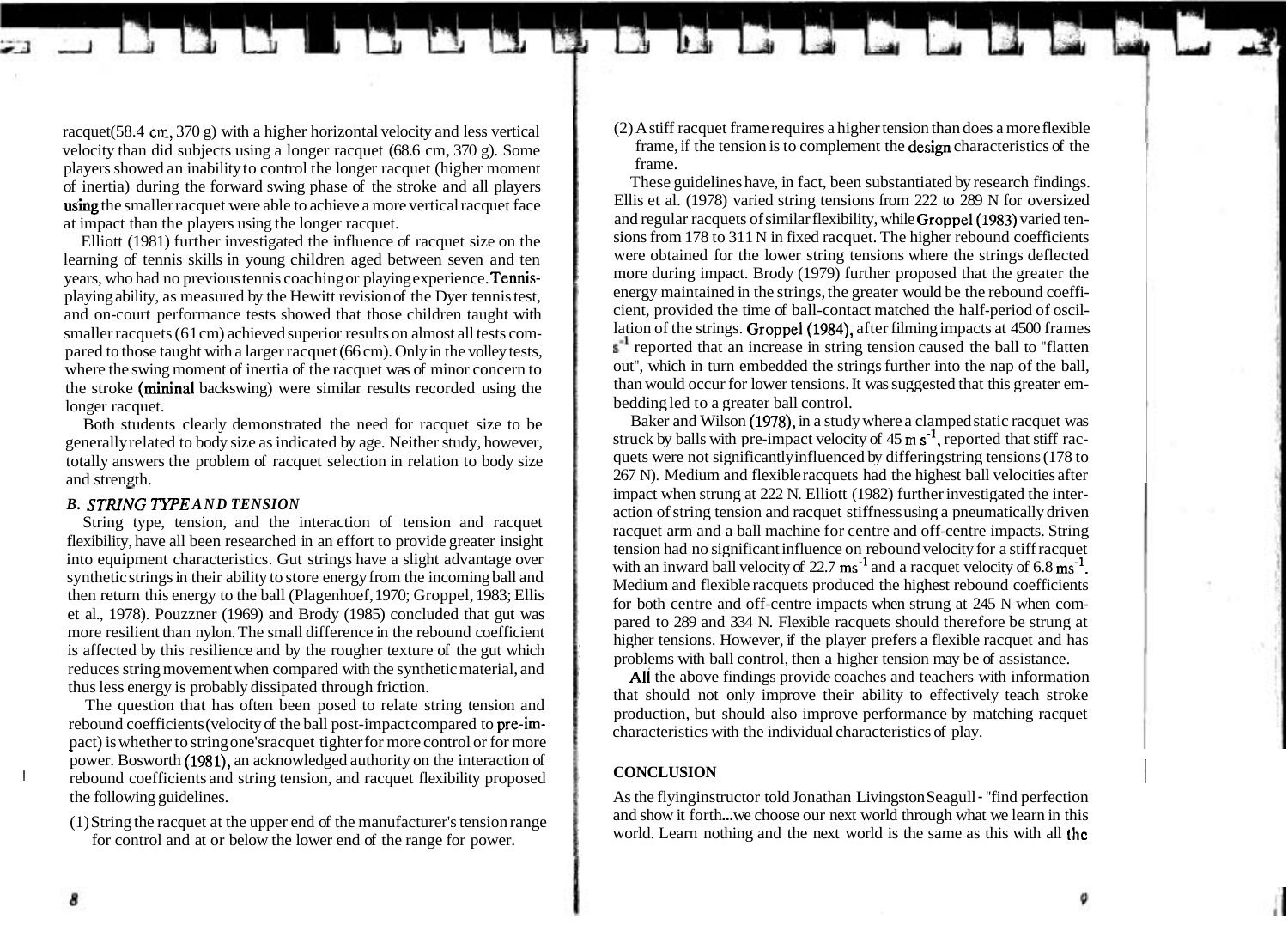(2) **A** stlflrecquot framo roqulres a higher tcnaion than doos a morc flexlblo frame, if the tension is to complement the design characteristics of the frame.

These guidelines have, in fact, been substantiated by research findings. Ellis et al. (1978) varied string tensions from 222 to 289 N for oversized and regular racquets of similar flexibility, while Groppel(1983) varied tensions from 178 to 311 N in fixed racquet. The higher rebound coefficients were obtained for the lower string tensions where the strings deflected more during impact. Brody (1979) further proposed that the greater the energy maintained in the strings, the greater would be the rebound coefficient, provided the time of ball-contact matched the half-period of oscillation of the strings. Groppel (1984), after filming impacts at 4500 frames s<sup>-1</sup> reported that an increase in string tension caused the ball to "flatten" out", which in turn embedded the strings further into the nap of the ball, than would occur for lower tensions. It was suggested that this greater embedding led to a greater ball control.

Baker and Wilson (1978), in a study where a clamped static racquet was struck by balls with pre-impact velocity of  $45 \text{ m s}^{-1}$ , reported that stiff racquets were not significantly influenced by differing string tensions (178 to 267 N). Medium and flexible racquets had the highest ball velocities after impact when strung at 222 N. Elliott (1982) further investigated the interaction of string tension and racquet stiffness using a pneumatically driven racquet arm and a ball machine for centre and off-centre impacts. String tension had no significant influence on rebound velocity for a stiff racquet with an inward ball velocity of 22.7  $\text{ms}^{-1}$  and a racquet velocity of 6.8 ms<sup>-1</sup>. Medium and flexible racquets produced the highest rebound coefficients for both centre and off-centre impacts when strung at 245 N when compared to 289 and 334 N. Flexible racquets should therefore be strung at higher tensions. However, if the player prefers a flexible racquet and has problems with ball control, then a higher tension may be of assistance.

All the above findings provide coaches and teachers with information that should not only improve their ability to effectively teach stroke production, but should also improve performance by matching racquet characteristics with the individual characteristics of play.

#### **CONCLUSION**

As the flying instructor told Jonathan Livingston Seagull - "find perfection and show it forth ... we choose our next world through what we learn in this world. Learn nothing and the next world is the same as this with all the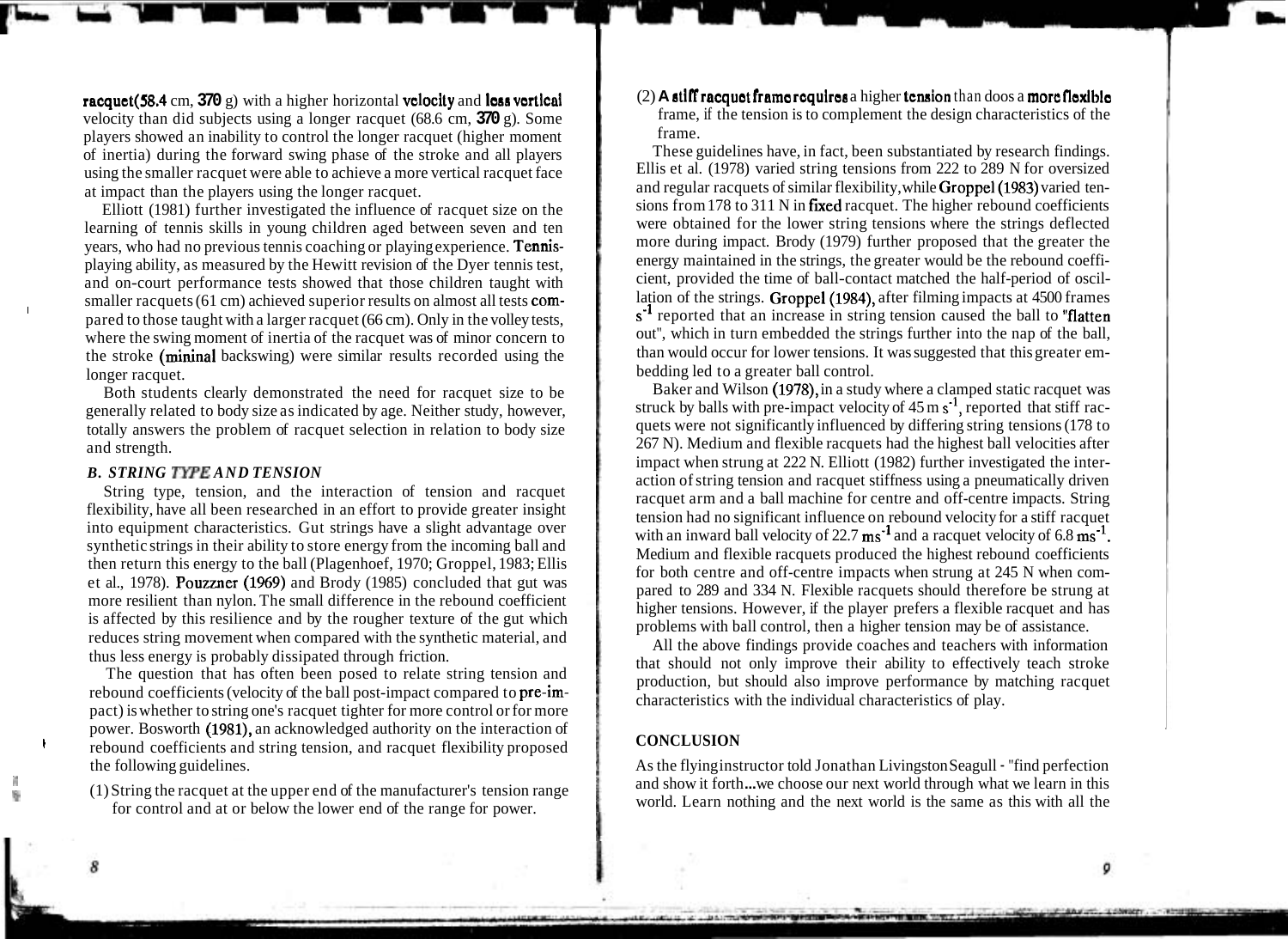## Dyson encouraged biomechanists to work with teachers and coaches to Dyson encouraged biomechanists to work with teachers and coaches to<br>seek **perfection**. Biomechanists have at least in part met Geoffrey's **chal**lenge by providing research data in the areas of technique development reduction of stress and equipment design. However, if we are to achieve the goals set by people of vision we need to continually remind ourselves **that biomechanics will** only have a viable future in athletic endeavour if pertinent research questions are addressed and then the results are presented so that sport performance at all levels from the elite performer to the disabled, can be improved.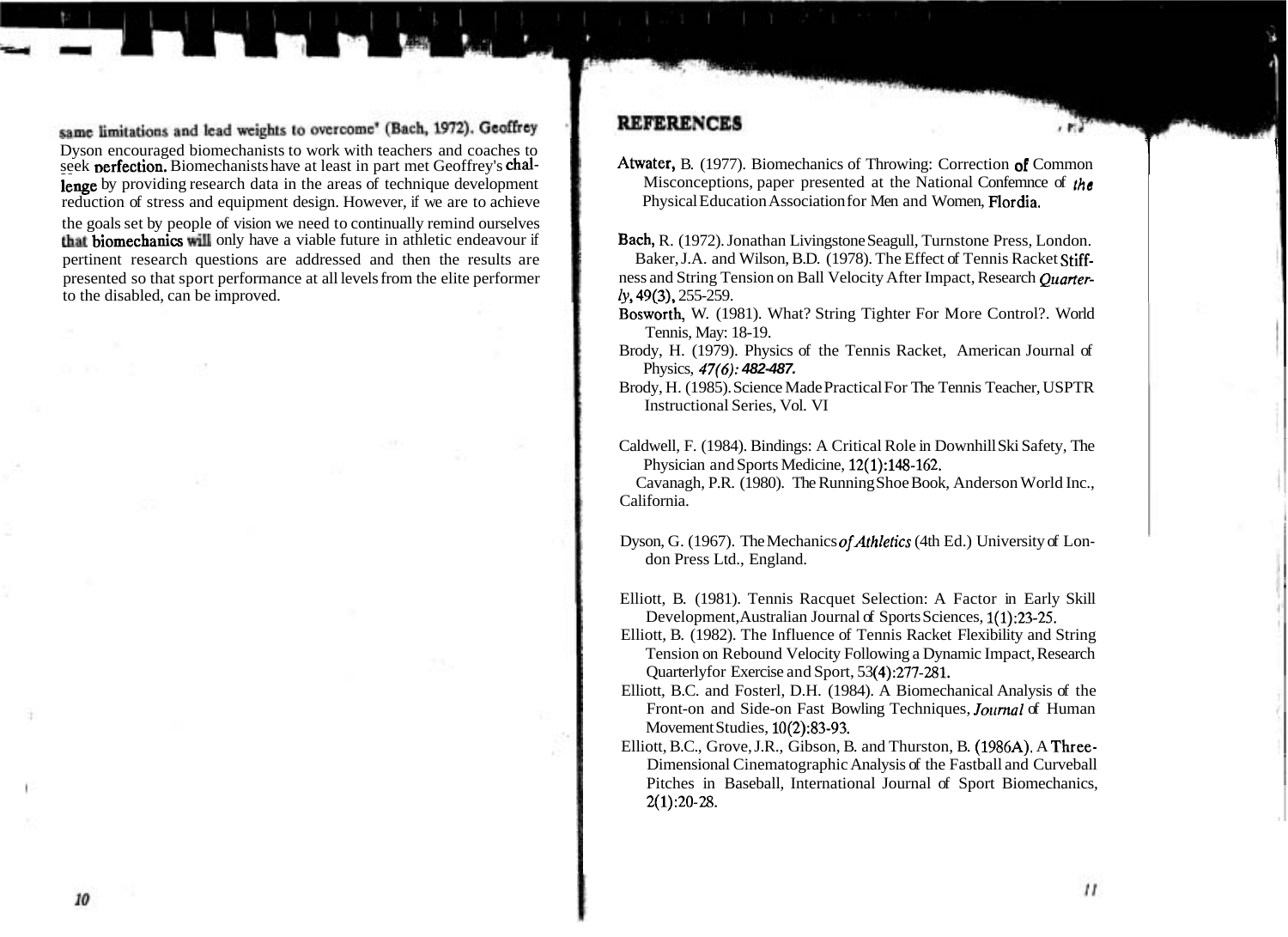## **REFERENCES**

- Alwalcr, B. (1977). Biomechanics of Throwing: Correction of Common Misconceptions, paper presented at the National Conference of the Physical Education Association for Men and Women, Flordia.
- Bach, R. (1972). Jonathan Livingstone Seagull, Turnstone Press, London. Baker, J.A. and Wilson, B.D. (1978). The Effect of Tennis Racket Stiffness and String Tension on Ball Velocity After Impact, Research Quarterly, 49(3), 255-259.
- Bosworth, W. (1981). What? String Tighter For More Control?. World Tennis, May: 18-19.
- Brody, H. (1979). Physics of the Tennis Racket, American Journal of Physics, **47(6):** 482-487.
- Brody, H. (1985). Science Made Practical For The Tennis Teacher, USPTR Instructional Series, Vol. VI
- Caldwell, F. (1984). Bindings: A Critical Role in Downhill Ski Safety, The Physician and Sports Medicine, 12(1): 148-162.

Cavanagh, P.R. (1980). The Running Shoe Book, Anderson World Inc., California.

- Dyson, G. (1967). The Mechanics of Athletics (4th Ed.) University of London Press Ltd., England.
- Elliott, B. (1981). Tennis Racquet Selection: A Factor in Early Skill Development, Australian Journal of Sports Sciences, 1(1):23-25.
- Elliott, B. (1982). The Influence of Tennis Racket Flexibility and String Tension on Rebound Velocity Following a Dynamic Impact, Research Quarterly for Exercise and Sport, 53(4):277-281.
- Elliott, B.C. and Fosterl, D.H. (1984). A Biomechanical Analysis of the Front-on and Side-on Fast Bowling Techniques, Journal of Human Movement Studies, 10(2):83-93.
- Elliott, B.C., Grove, J.R., Gibson, B. and Thurston, B. (1986A). A Three-Dimensional Cinematographic Analysis of the Fastball and Curveball Pitches in Baseball, *International* Journal of Sport Biomechanics, 2(1):20-28.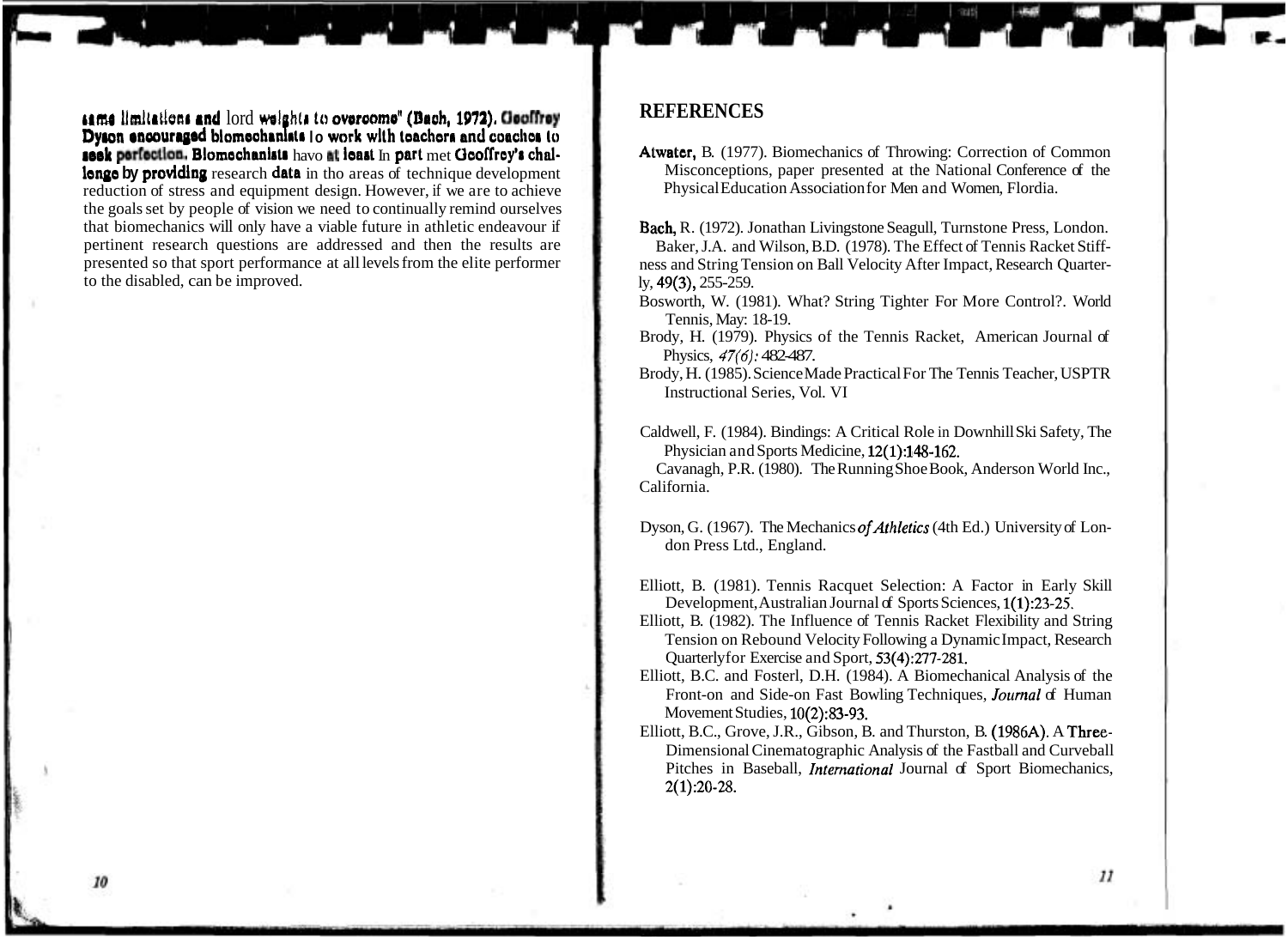- Elliott, B.C., Marsh, T. and Blanksby, B. (1986B). A Three-Dimensional Cinematographic Analysis of the Tennis Serve, International Journal of Sport Biomechanics, 2(4):260-271.
- Elliott, B.C., Foster, D.H. and Gray, S. (1986C). Biomechanical and Physical Factors Influencing Fast Bowling, Australian Journal of Science and Medicine in Sports, 18(1):16-21.
- Elliott, B., Grove, J.R. and Gibson, B. (1988). Timing of the Lower Limb Drive and Throwing Limb Movement in Baseball Pitching, International Journal of Sport Biomechanics, 4(1):59-67.
- Elliott, B., Marsh, T. and Overheu, P. (1989A). A Biomechanical Comparison of the Multi Segment and Single Unit Topspin Forehand Drives in Tennis, accepted for publication, International Journal of Sport Biomechanics.
- Elliott, B., Wilson, G.J. and Kerr, G.K. (1989B). ABiomechanical Analysis of the Sticking Region in the Bench Press, accepted for publication, Medicine and Science in Sports and Exercise.
- Ellis, D., John, D., Elliott, B., Ackland, T. and Fitch, K. (1989). Back Injuries to Fast Bowlers in Cricket: A Prospective Study, submitted British Journal of Sports Medicine.
- Groppel, J.L. (1983). Gut Reactions, World Tennis, November: 28-29.
- Groppel, J.L. (1984). Tennisfor Advanced Players and Those Who Would Like to Be, Human Kinetics Pubs, Illinois.
- Jarvis, G. and Marshall, R. (1987). Constant Angular Momentum Simulation and its Application to Gymnastics, unpublished Special Topic, Faculty of Physical Education, University of Otago.
- McMahon, T.A. and Greene, P.R. (1979). The Influence of Track Compliance on Running, Journal of Biomechanics, 122393-904.
- Nigg, B.M. (1977) Biomekanik, Juris Verlag Pub., Zurich.
- Nigg, B.M. (1986). Biomechanics of Running Shoes, B.M. Nigg (Ed.), Human Kinetics Pubs., Illinois.
- Nissinen, M., Preiss, R. and Bruggemann, P. (1983). Simulation of Human Airborne Movements on the Horizontal Bar, Biomechanics IX-B, D.A. Winter, R.N. Norman, R.P. Wells, K.C. Hayes and A.E. Patla (Eds), Human Kinetics Pubs., Illinois.